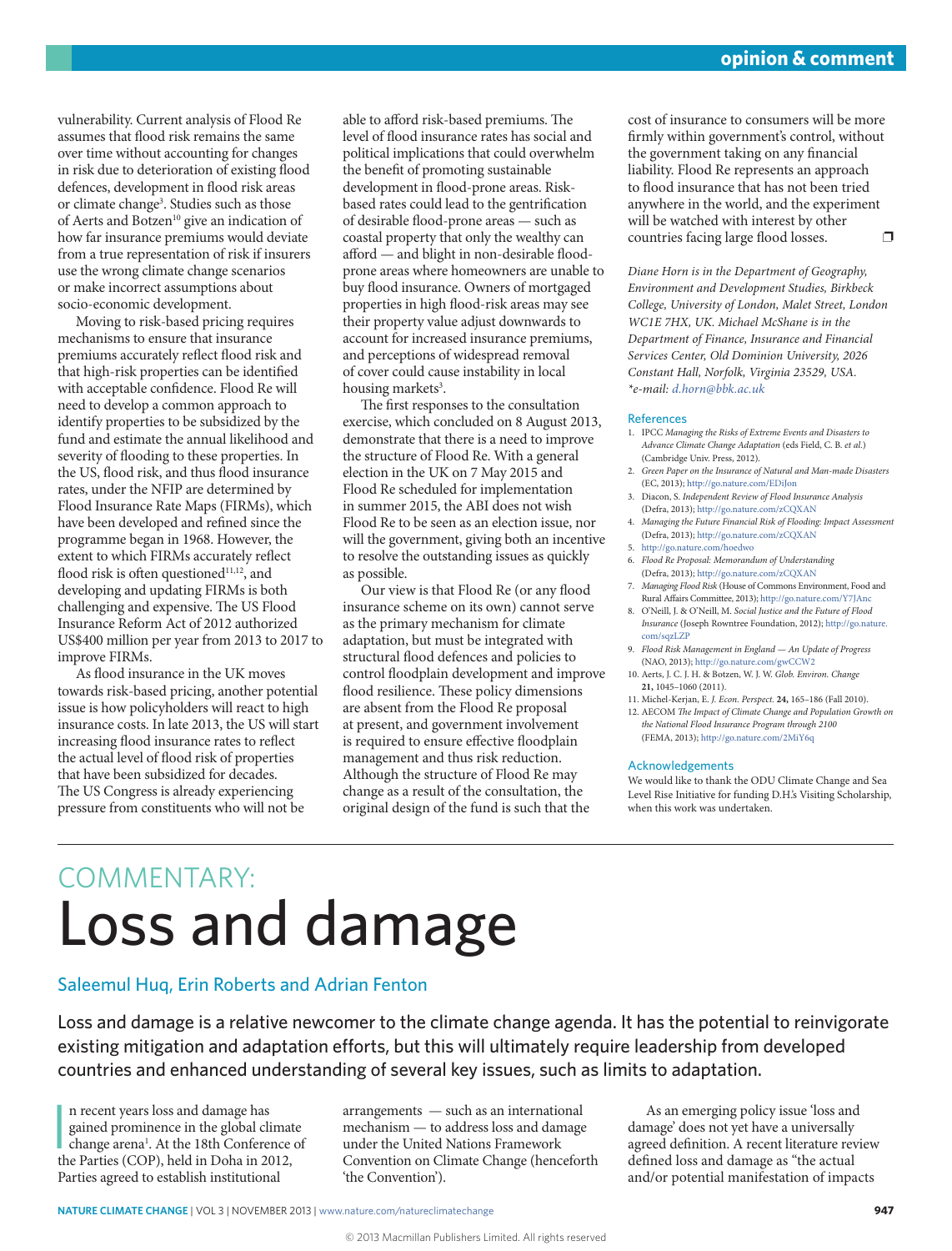associated with climate change in developing countries that negatively affect human and natural systems"2 . 'Loss' was characterized as the negative impacts of climate change that are permanent, and 'damage' as those impacts that can be reversed<sup>3</sup>. A distinction has also been made between avoidable (through mitigation and adaptation efforts) and unavoidable loss and damage<sup>4</sup>.

Empirical research has shown that loss and damage is incurred when the costs of adaptation are not recuperated; or when adaptation efforts are ineffective, maladaptive in the long term or altogether impossible5 . Even if current mitigation and adaptation efforts are successful, some residual losses and damages will occur.

Tackling loss and damage has two aspects: first, decreasing avoidable losses and damages by reducing carbon emissions (mitigation) and averting climate change impacts (adaptation and risk reduction); and second, addressing unavoidable losses and damages through risk transfer strategies such as insurance, and risk retention mechanisms (for instance, contingency funds and social safety nets) $6$ .

# **Loss and damage under the Convention**

The concept of loss and damage first appeared in global climate change negotiations in 1991, when Vanuatu proposed an international insurance pool to compensate small island developing states for the impacts of sea-level rise7 . This proposal was ultimately rejected, but the word 'insurance' was incorporated into Article 4.8 of the Convention<sup>8</sup>. For the first decade of its existence, negotiations under the Convention centred on mitigation but there was a shift to include adaptation in the mid-2000s, when the Fourth Assessment Report of the Intergovernmental Panel on Climate Change made it clear that mitigation efforts were insufficient to avoid all impacts of climate change<sup>1</sup>. In 2007 loss and damage re-emerged at COP 13 in Bali with the 'Bali Action Plan', which highlighted the need for enhanced action on adaptation, including "disaster risk reduction strategies and means to address loss and damage"9 . The following year the Alliance of Small Island States proposed the Multi-Window Mechanism to Address Loss and Damage from Climate Change Impacts, which included risk management, rehabilitation/compensatory and insurance components<sup>10</sup>.

At COP 16 in Cancún, 2010, the Work Programme on Loss and Damage was established under the Subsidiary Body for Implementation (SBI)<sup>11</sup>. At the 34th session of the SBI in Bonn, 2011, the work programme was structured into three thematic areas: assessing the risk of loss and damage; approaches to address loss and damage; and

the role of the Convention in enhancing implementation of approaches to address loss and damage<sup>12</sup>.

Negotiations at COP 18 in Doha, 2012, focused on the role of the Convention, which Parties decided is to enhance knowledge and understanding of comprehensive risk management approaches to address loss and damage; strengthen dialogue, coordination, coherence and synergy among relevant stakeholders; and enhance action and support, including finance, technology and capacity building to address loss and damage. Parties agreed to continue the work programme to improve understanding of several key issues, including non-economic losses and slowonset climatic processes such as sea-level rise13. After two weeks of intense negotiations a landmark decision was reached in which Parties agreed to establish institutional arrangements to address loss and damage under the Convention at COP 19 to be held in Warsaw in late 2013.

This decision — known as the Doha Gateway — was a surprise to many, and a lot more needs to be worked out in advance of Warsaw. Unfortunately, negotiations on loss and damage stalled in Bonn in June 2013 as Russia, Belarus and Ukraine — citing the need to review procedural matters refused to accept the agenda for the 38th session of the SBI. Thus Parties could not formally discuss the activities to be undertaken as part of the work programme in 2014, nor begin negotiations on potential institutional arrangements to be established at the upcoming COP. This puts even more pressure on the loss and damage agenda in Warsaw.

## **Looking ahead to Warsaw 2013**

Negotiations in Warsaw will focus on establishing institutional arrangements that enable the Convention to fulfil its agreed role. However, the form that those institutional arrangements will take will be the focus of debate. Developing countries will continue to advocate for an international mechanism as an overarching body to address loss and damage under the Convention. Developed countries will resist attempts by developing countries to include compensation as a component in the new institutional arrangements, although for many developing countries — especially for small island developing states — this is an important element of the agenda.

Although there is disagreement over what kind of institutional arrangements should be established, there is widespread consensus on several issues, such as how closely loss and damage is linked to mitigation and adaptation efforts.

Mitigation is the first line of defence against loss and damage, but so far pledges

to reduce emissions have been woefully inadequate — and according to a recent report could put the world on a path to warming in the magnitude of 4 °C by 2100, which will inflict significant losses and damage across the globe<sup>13</sup>. To avoid this scenario, mitigation ambition needs to increase significantly.

However, even if mitigation efforts were increased today, some climate change impacts have been 'locked in' by historical emissions. Adaptation can reduce loss and damage through both incremental and transformative change<sup>14</sup>. Support for adaptation in developing countries should therefore be enhanced to avoid loss and damage where possible.

Ultimately, loss and damage should reinforce rather than diminish the importance of mitigation and adaptation. Institutional arrangements to address this problem should establish strong linkages with the bodies that are overseeing mitigation and adaptation under the Convention.

That said, eventually limits to what humans can adapt to will be reached, and in fact have already been reached in some parts of the world. As a result, decisionmakers are facing critical choices, which have opportunity costs. Developing countries need guidance and support to implement approaches to avoid loss and damage where possible through adaptation, and address those impacts that cannot be avoided with a broader set of tools that may include risk transfer and risk retention measures, as well as policies to promote migration and facilitate resettlement. Institutional arrangements to address loss and damage under the Convention must meet this need.

#### **Beyond Warsaw**

Although the global climate negotiations take place at the international level, loss and damage is being incurred at the local level. Thus countries will continue to grapple with how to develop policies and frameworks at the national level long after negotiations in Warsaw come to an end. Although the international process can, and should, help countries implement approaches to address the residual impacts of climate change, these efforts will be most successful when supported by institutional frameworks at the national level. National institutions should integrate disaster risk reduction and climate change adaptation policies, and promote cross-sectoral collaboration to manage both avoidable and unavoidable loss and damage. International support will be important, but political will is also an essential element in ensuring that these efforts will be successful.

Providing policymakers with the information they need to make good